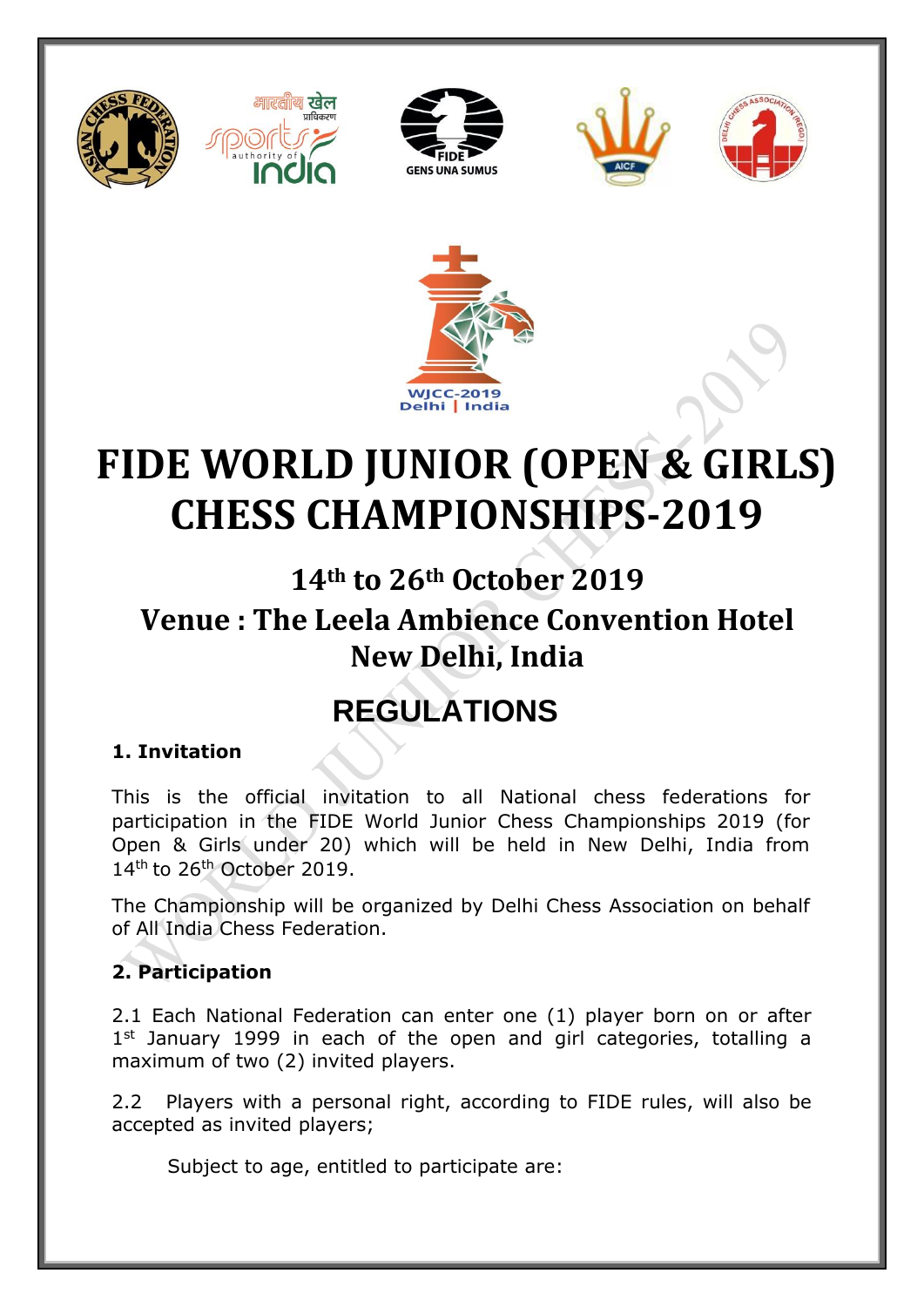- a. The top 3 players of the previous edition of the World Junior Championships 2018.
- b. The Continental Junior Champions of the year preceding this edition.
- c. The top 6 (4 for Girls) Junior (Under20) players from the FIDE Rating List of 1<sup>st</sup> January 2019
- d. World Youth Under 18 and Under 16 champions of the 2018 edition.

2.3 Additional (extra) players can also be registered. Further each Federation can register up to 1/3 of the total participants of the championship. For example, in a tournament with 100 players the maximum number of players from any federation should not exceed 33.

2.4 In order to ensure proper tournament standards, all invited players and all additional (extra) players must submit their registrations through their national federations until  $15<sup>th</sup>$  August 2019 (registration deadline). The registration should be sent to: [worldjuniorchess2019@gmail.com](mailto:worldjuniorchess2019@gmail.com)

#### **3. FIDE Entry Fee**

3.1 In accordance with FIDE regulations an entry fee of 70  $\epsilon$  (euros) is required for each invited player. This amount must be sent directly to FIDE by their National Federations before the event. However, the defending champions in both categories are exempted from paying the FIDE Fee.

3.2 In accordance with FIDE regulations an entry fee of 140 € (euros) is required for each additional (extra) player. This amount must also be sent directly to FIDE by their National Federations before the event.

#### **4. Registration and Travel Conditions**

4.1 Entry forms must be filled by the National Federations and returned to the Organizing Committee not later than 15<sup>th</sup> August 2019. This date is the registration deadline. All federations must use the official registration form provided by the organizers and send it to [worldjuniorchess2019@gmail.com](mailto:worldjuniorchess2019@gmail.com)

4.2 The complete registration form must include the surname/s, first name/s, FIDE ID number, FIDE rating and title, and passport number of each player and each accompanying person. It must also include the name and telephone / e-mail / fax number of the person in charge of the Federation.

4.3 All travel expenses must be paid by the participants or their National Federations. Bus transfer from Indira Gandhi International Airport, New Delhi to official hotels on arrival / departure dates must be reserved by e-mail to [worldjuniorchess2019@gmail.com](mailto:worldjuniorchess2019@gmail.com) until 15th August 2019 registration deadline.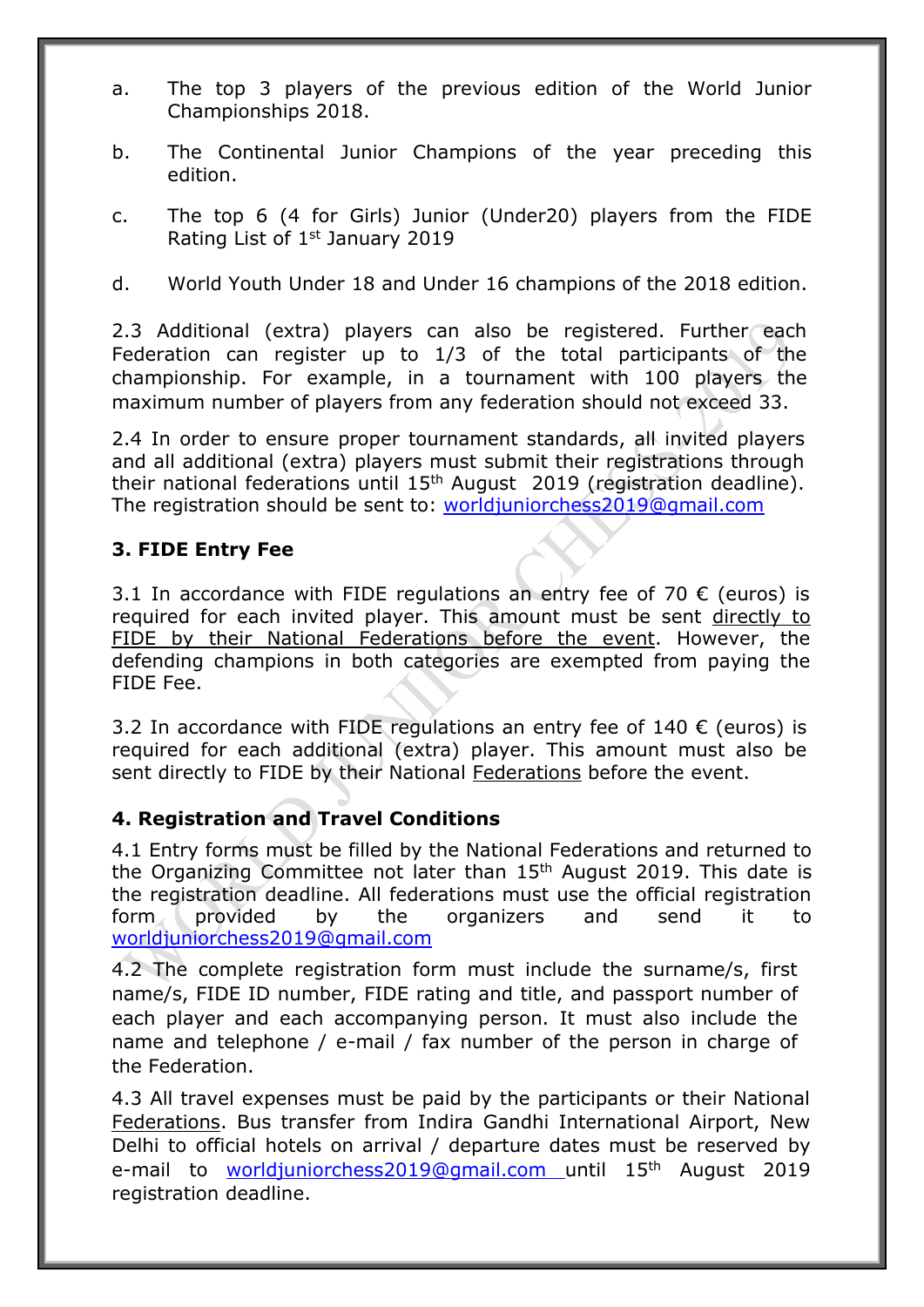4.4 Every player (invited, additional or by personal right) and every accompanying person must pay an organizing fee of 100  $\epsilon$  (euros) at the moment of their registration (until 15<sup>th</sup> August 2019). This obligatory payment includes accreditation for access to the tournament hall, bus transfer from Indira Gandhi International Airport New Delhi to official hotels (only if reserved by August  $15<sup>th</sup>$  2019) and its prepayment represents a confirmation of participation.

#### **5. Hotel Accommodation - Playing Hall**

5.1 Full board accommodation will be offered in The Leela Ambience Convention Hotel a 5 \* Hotel at New Delhi and booked by the organizing committee. Free WiFi connection to all participants is arranged. For booking information please send an email to: worldjuniorchess2019@gmail.com

5.2 Free accommodation and full board will be provided to the invited players from October 14<sup>th</sup> (Lunch) to October 26<sup>th</sup> (breakfast). Invited participants will be accommodated in double rooms in the official hotel (The Leela Ambience Convention Hotel)

5.3 Every participant accepted as additional (extra) player and all accompanying persons have to make their registration and bookings through the Organizing Committee.

5.4 Hotel payments for all extra players and accompanying persons must be made to the bank account 50% by the registration deadline of 15<sup>th</sup> August 2019, and the rest 50% should be sent to Bank account before arrival and settlement. All payments must be made in Euros  $(\epsilon)$ /USD(\$). No future payments of hotel bills will be accepted.

Payments for accommodation must be deposited at the following bank account:

**Bank: CANARA BANK Bank Account No: 2416101014661 Type of Account: Savings Bank Bank Address : HSS Kings way camp, Delhi INDIA (DP 2416) Account NAME : Delhi Chess Association IFSC Code : CNRB0002416 Swift Code: CNRBINBBDFM**

5.5 Lodging for additional extra players and accompanying persons will cost:

The Leela Ambience Convention Hotel \*\*\*\*\* (for 12 days Oct 14th check in & Oct 26<sup>th</sup> check out)

**Single room: \$110** per person with full board - 3 meals daily **Double room: \$75** per person with full board -3 meals daily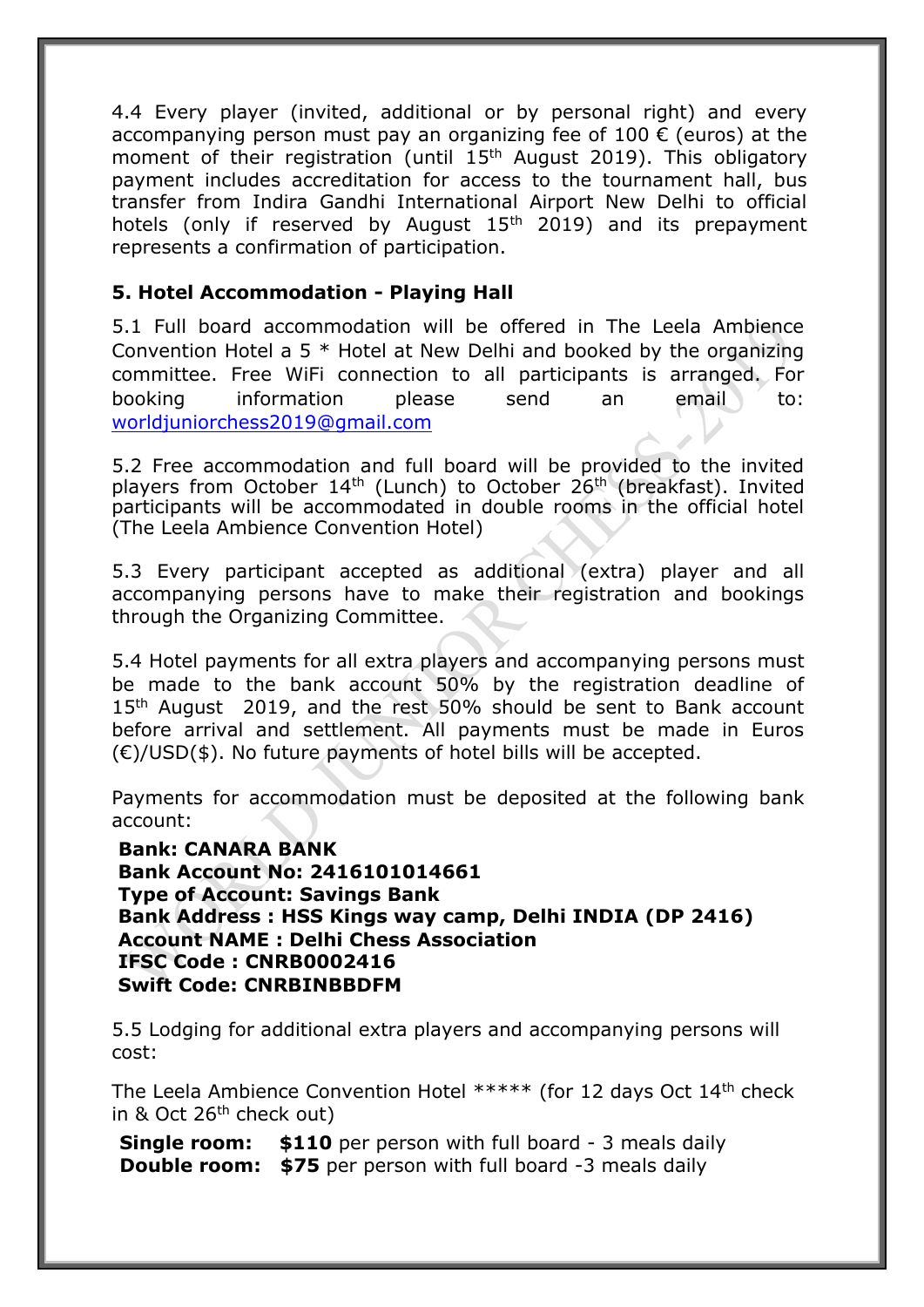5.6 All Participants are obliged to stay in official hotels and bookings must be done through the organizers only.

5.7 As soon as the payment transfer is confirmed, the organizing committee will send to the respective chess Federation the confirmation of the hotel reservations. Also all confirmed registrations will be declared on the official website, where Federations may check their participants' situation on a daily basis

5.8 Playing venue will be The Leela Ambience Convention Hotel.

#### 6. **Payment Registration and Transfer Indira Gandhi International Airport/official Hotel**

6.1 100  $\epsilon$  Euros (organizing fee) must be transferred by 15<sup>th</sup> August 2019 registration deadline; all bank commissions should be paid by sender, to the following account:

 **Bank: CANARA BANK Bank Account No: 2416101014661 Type of Account: Savings Bank Bank Address : HSS Kings way camp, Delhi INDIA (DP 2416) Account NAME : Delhi Chess Association IFSC Code : CNRB0002416 Swift Code: CNRBINBBDFM**

6.2 Players will not be paired until all payments of their federation have been fulfilled.

#### **7. Playing Schedule**

Á

| Date       | Activity                 | Time  |
|------------|--------------------------|-------|
| October 14 | Arrival date             |       |
| October 15 | <b>Technical Meeting</b> | 10.00 |
| October 15 | Opening ceremony         | 14.30 |
| October 15 | First round              | 15.00 |
| October 16 | Second round             | 15.00 |
| October 17 | Third round              | 10.00 |
| October 17 | Fourth round             | 16.30 |
| October 18 | Fifth round              | 15.00 |
| October 19 | Sixth round              | 15.00 |
| October 20 | Free day                 |       |
| October 21 | Seventh round            | 15.00 |
| October 22 | Eighth round             | 15.00 |
| October 23 | Ninth round              | 15.00 |
| October 24 | Tenth round              | 15.00 |
| October 25 | Eleventh round           | 10.00 |
| October 25 | Prize giving ceremony    | 17.00 |
| October 26 | Departure day            |       |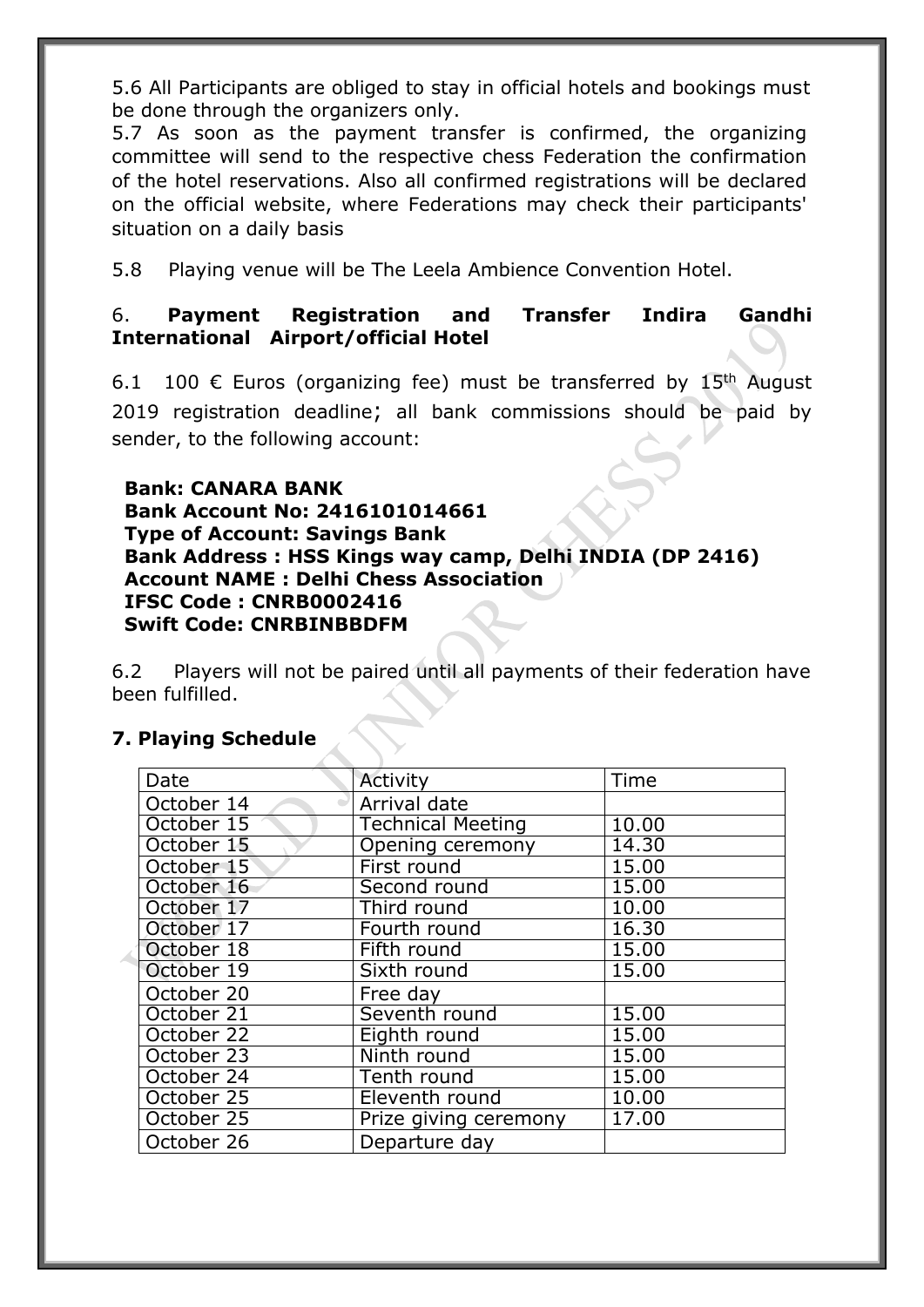#### **8. Rules and Regulations**

8.1 The tournament will be played according to the Swiss System in 11 rounds.

8.2 The time control is 90 minutes for the first 40 moves, followed by 30 minutes for the rest of the game, with an increment of 30 seconds per move starting from the  $1<sup>st</sup>$  move.

8.3 No draw offers are allowed before 30 moves by both players, without the consent of the arbiter. All other regulations apply as per FIDE Handbook, including 15 minutes default time.

8.4 Tie-breaks: If two or more players are tied, the following tiebreaks will be used a) Results of direct encounters between the tied players (applies only if all tied players have played each other. If a player in the same point group has beaten the remaining players in the group, he will be no.1 in the group, even if all have not played each other), b) Buchholz Cut 1, c) Buchholz, d) The greater number of games played with black e) The Greater number of wins.

8.5 The winner of the 2019 World Junior Championship U20 (Open) receives the GM title. Others who tie for the first place will receive the GM norm.

8.6 The winner of the 2019 World Girl Junior Championship U20 receives the WGM title. Others who tie for the first place will receive the WGM norm.

8.7 The silver and bronze medallists of both categories (open U20 and girls' U20) receive the IM and WIM titles respectively.

8.8 FIDE over the board title norms are also possible for the other players based on their performance and their opponent's titles/ratings as per FIDE Handbook requirements.

8.9 All players will be given diplomas for participation.

8.10 The total Prize Fund for the whole tournament, for Open and Girls Categories is 10.000 Euros. Three places in every category will be awarded with trophies.

#### **Open**

1 st place – 3,000 Euros & Gold Medal

2 nd place – 2,000 Euros & Silver Medal

3 rd place – 1,000 Euros & Bronze Medal

4<sup>th</sup> to 10<sup>th</sup> place - Trophies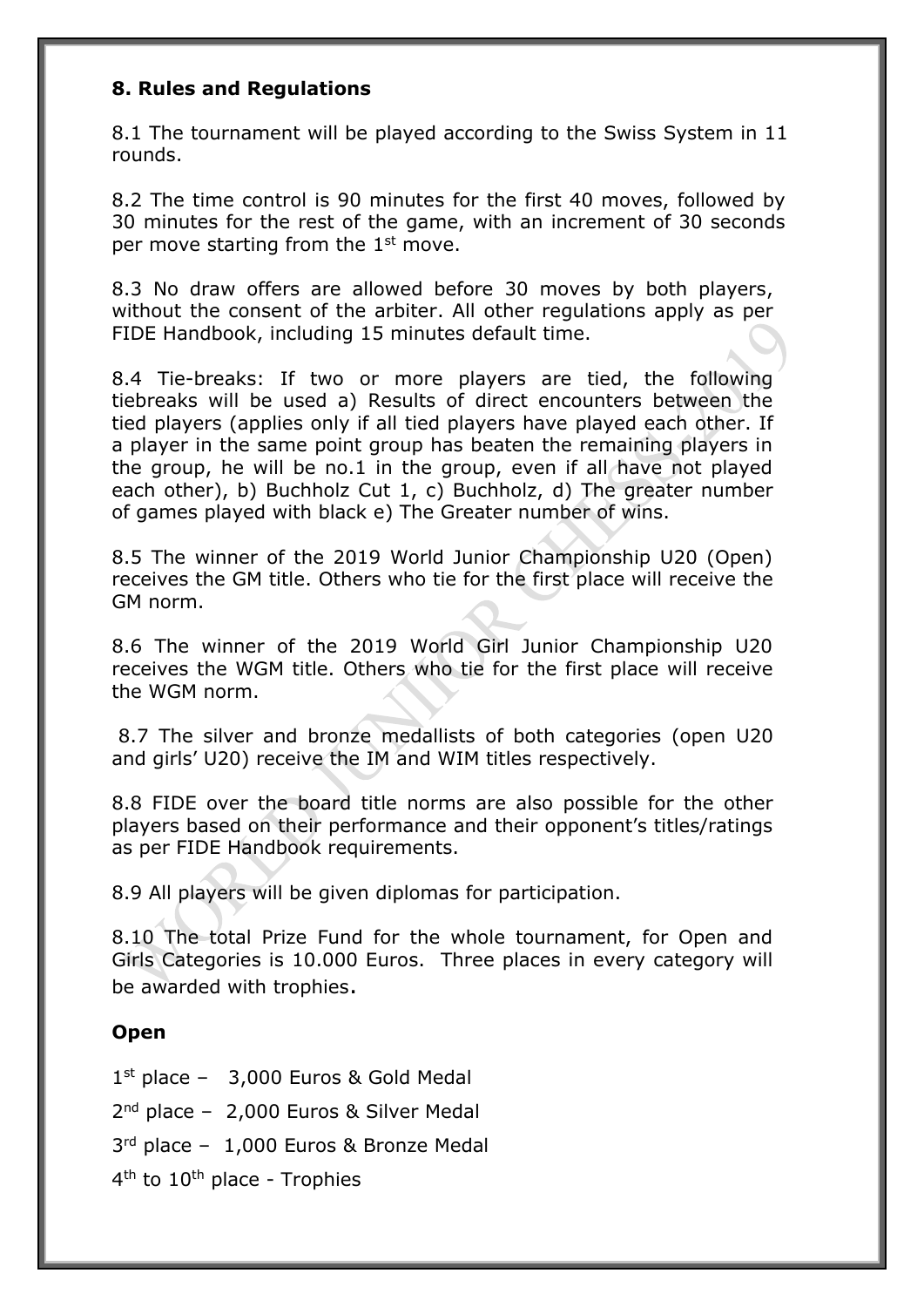#### **Girls**

1 st place – 2,000 Euros & Gold Medal

2<sup>nd</sup> place - 1,250 Euros & Silver Medal

3 rd place – 750 Euros & Bronze Medal

4<sup>th</sup> to 10<sup>th</sup> place - Trophies

#### **9. Appeals & Appeals Committee**

9.1 Protests against decisions of the Chief Arbiter or his assistants must be submitted in written form to the Chairman of the appeals committee within 30 minutes after the completion of the respective game. The player may appeal even after signing the scoresheet. The protest must be accompanied with the sum of 200  $\epsilon$  as a deposit from the signatory. The deposit must be handed to the Chairman of the appeals committee. If the appeal is granted, the sum shall be returned immediately. If the appeal is refused, the deposit is forfeited to the FIDE.

9.2 Appeals Committee will be announced later.

#### **10. FIDE Technical Officials**

10.1 The Chief Arbiter will be announced later

10.2 FIDE Technical Delegate will be announced later.

#### **11. Visas**

11.1. All participants applying for a visa must send the copy of the passport (the pages with the photograph and main data) and a confirmation from their Chess Federation before 15th August 2019. A digital scan of the photo of each player and accompanying person must be sent by email to the organizing committee.

11.2 The Tournament Director will supply official letters of invitation only after all the payments are effected (registration and accommodation fees for every member of the delegation).

11.3 All participants are required to apply for Sports Visa in the respective Indian Embassies. Please note E-Visa may be not suffice. The organising Committee will issue necessary Visa invitation and necessary Ministry Clearances by the month of July 2019.

#### **12. Weather Conditions**

12.1 In the months of October weather in New Delhi will be rather fresh and the temperature around 30° C.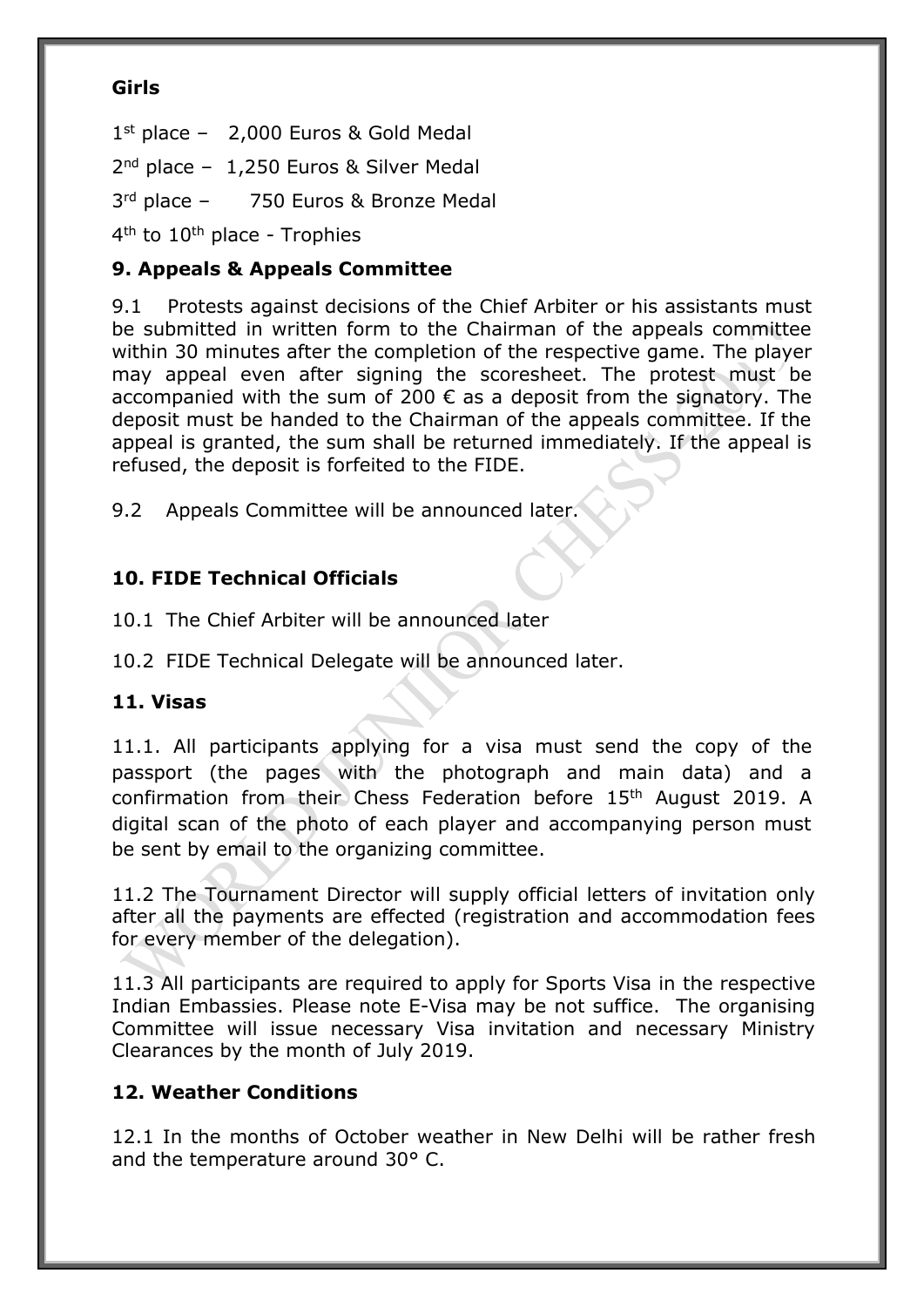#### **13. Electricity**

13.1 The standard voltage in New Delhi is 230 Volts.

#### **14. Currency & Exchange**

14.1 The local currency is the INR (Indian Rupee). 1 USD is approximately Rs.70/- as on  $1<sup>st</sup>$  January 2019.

#### 15. **Other Regulations**

15.1 **Type of Clock** : DGT 3000

15.2 **Dress Code** : As per FIDE Norms

15.3 **Smoking** : Smoking will be allowed in smoking area only. However, as per Indian Regulations persons below the age of 18 years are prohibited from smoking.

15.4 **Electronic Devices, Wrist Watches & Pens** : Mobile Phones, Electronic Devices, Wrist Watches (all type of wrist watches) and personal pens are prohibited inside tournament hall.

15.5 **Sight Seeing** : Visit to one of the seven wonders of the world, "TAJ MAHAL" will be arranged free of cost to all foreign delegation members on rest day.

#### *Contact info:*

**Mr. Bharat Singh Chauhan Hony Secretary All India Chess Federation** E – Mail : indianchessfed@gmail.com Mobile : [+91-9810000007](mailto:worldjuniorchess2019@gmail.com)

#### **Mr. AK Verma**

Organising Secretary Mobile: +91-98914 68906

#### **Mr. Gopakumar MS**

International Arbiter Mobile: +91-98686 24216

E-mail: [worldjuniorchess2019@gmail.com](mailto:worldjuniorchess2019@gmail.com)

Web site: [www.worldjuniorchess2019.com](http://www.worldjuniorchess2019.com/)

Twitter: @WJCC\_2019

Instagram: worldjuniorchesschampionship

Facebook: World Junior Chess Championship 2019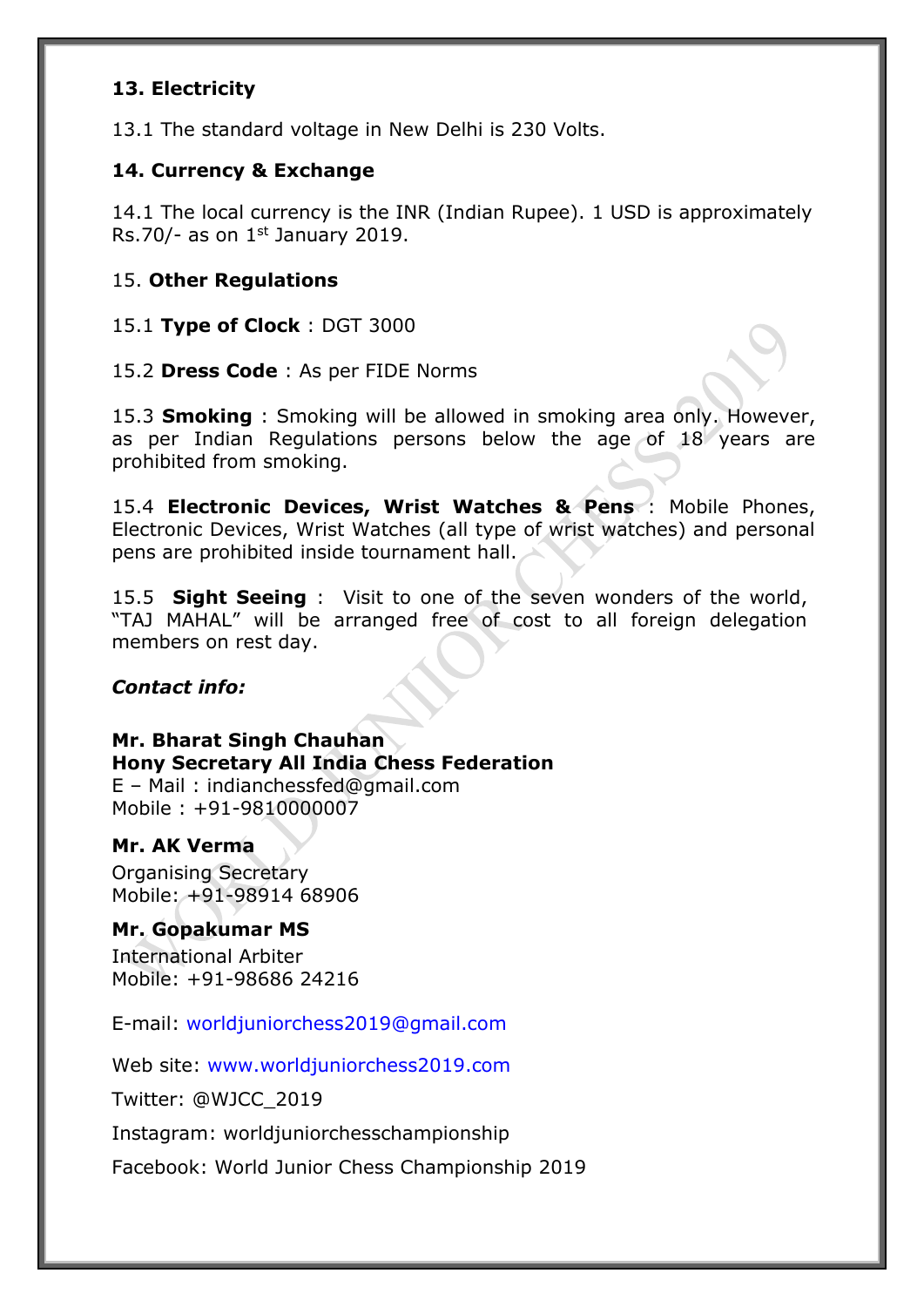# **WORLD JUNIOR CHESS CHAMPIONSHIPS-2019 New Delhi, India, 14th to 26th October 2019**

### **Registration Form to be filled by the Players**

**(Please submit separate entry forms for each player or accompanying person)**

| <b>Federation:</b>                                                                                               |                    |                                  |  |                                  |                 |
|------------------------------------------------------------------------------------------------------------------|--------------------|----------------------------------|--|----------------------------------|-----------------|
| Name of Player :                                                                                                 |                    |                                  |  |                                  | <b>Category</b> |
| <b>Title</b>                                                                                                     | <b>FIDE Rating</b> | <b>ID Number</b>                 |  | Passport No.                     | Validity        |
| <b>Nationality</b>                                                                                               |                    | <b>Place &amp; Date of Birth</b> |  | <b>Rooming:</b><br><b>Single</b> | <b>Double</b>   |
| Name of Accompanying person (1)<br><b>Male</b><br><b>Validity</b><br>Passport No.<br><b>Female</b>               |                    |                                  |  |                                  |                 |
| <b>Nationality</b>                                                                                               |                    | <b>Place &amp; Date of Birth</b> |  | <b>Rooming:</b><br><b>Single</b> | <b>Double</b>   |
| Name of Authorized person of the National<br><b>Official Seal</b><br><b>Signature</b><br><b>Chess Federation</b> |                    |                                  |  |                                  |                 |

**Flight Details**

| <b>Arrival Date:</b>  | <b>Arrival Time:</b> |
|-----------------------|----------------------|
| <b>Arriving From:</b> | Flight No.:          |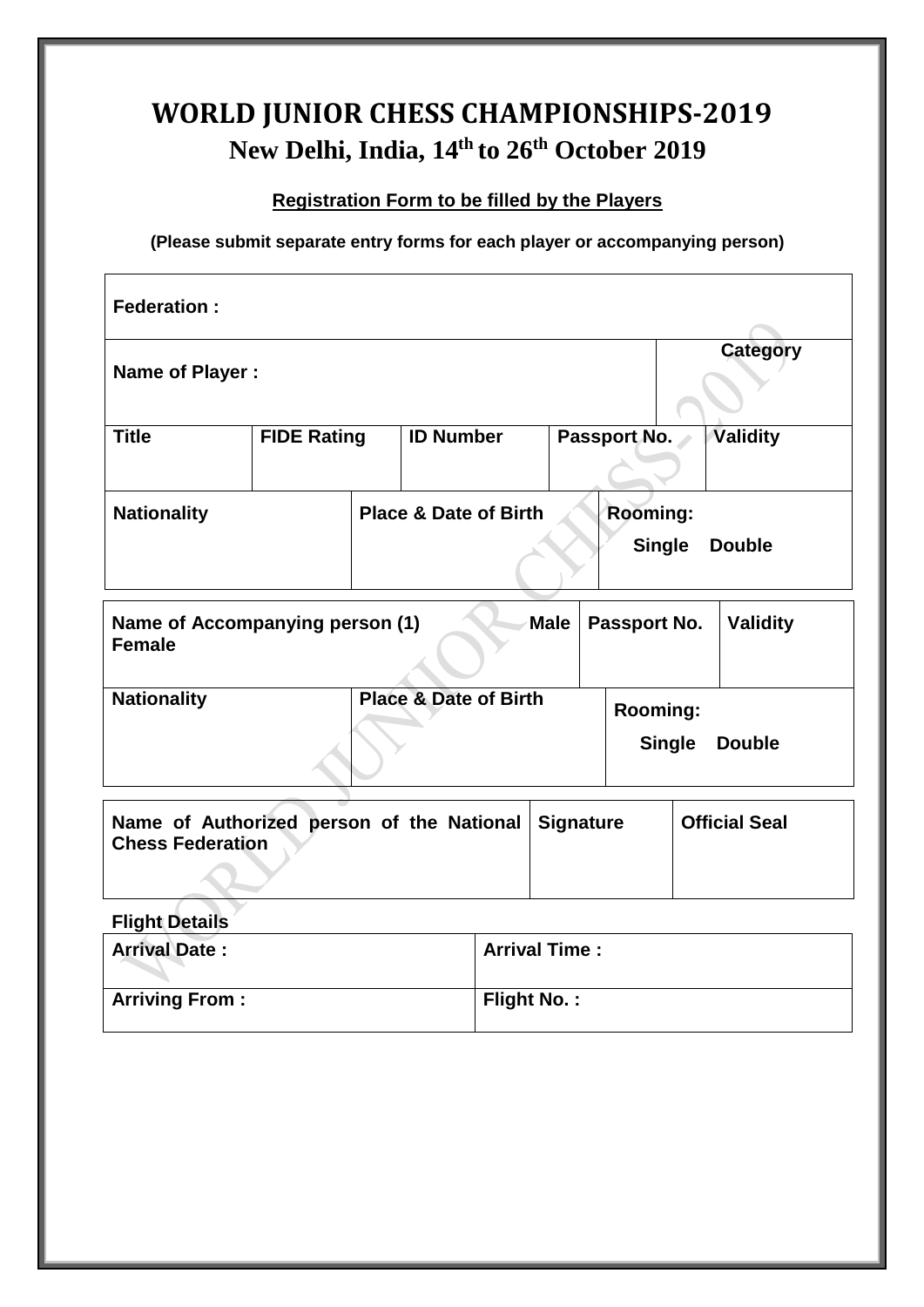# **WORLD JUNIOR CHESS CHAMPIONSHIPS-2019 New Delhi, India, 14th to 26th October 2019**

### **Registration Form to be filled by the Federation**

| <b>Federation:</b>                                                                                                                      |                |               |              |  |
|-----------------------------------------------------------------------------------------------------------------------------------------|----------------|---------------|--------------|--|
| <b>Address:</b><br>Telephone:<br>E-mail:                                                                                                |                | Fax:          |              |  |
| <b>CATEGORY</b>                                                                                                                         | <b>INVITED</b> | <b>EXTRAS</b> | <b>TOTAL</b> |  |
| Open                                                                                                                                    |                |               |              |  |
| Girls                                                                                                                                   |                |               |              |  |
| <b>Accompanying Person</b>                                                                                                              |                |               |              |  |
| <b>Name of Responding Official:</b>                                                                                                     |                |               |              |  |
| Please return this entry form by 15 <sup>th</sup> August 2019 to the following Email address :<br>Email: worldjuniorchess2019@gmail.com |                |               |              |  |